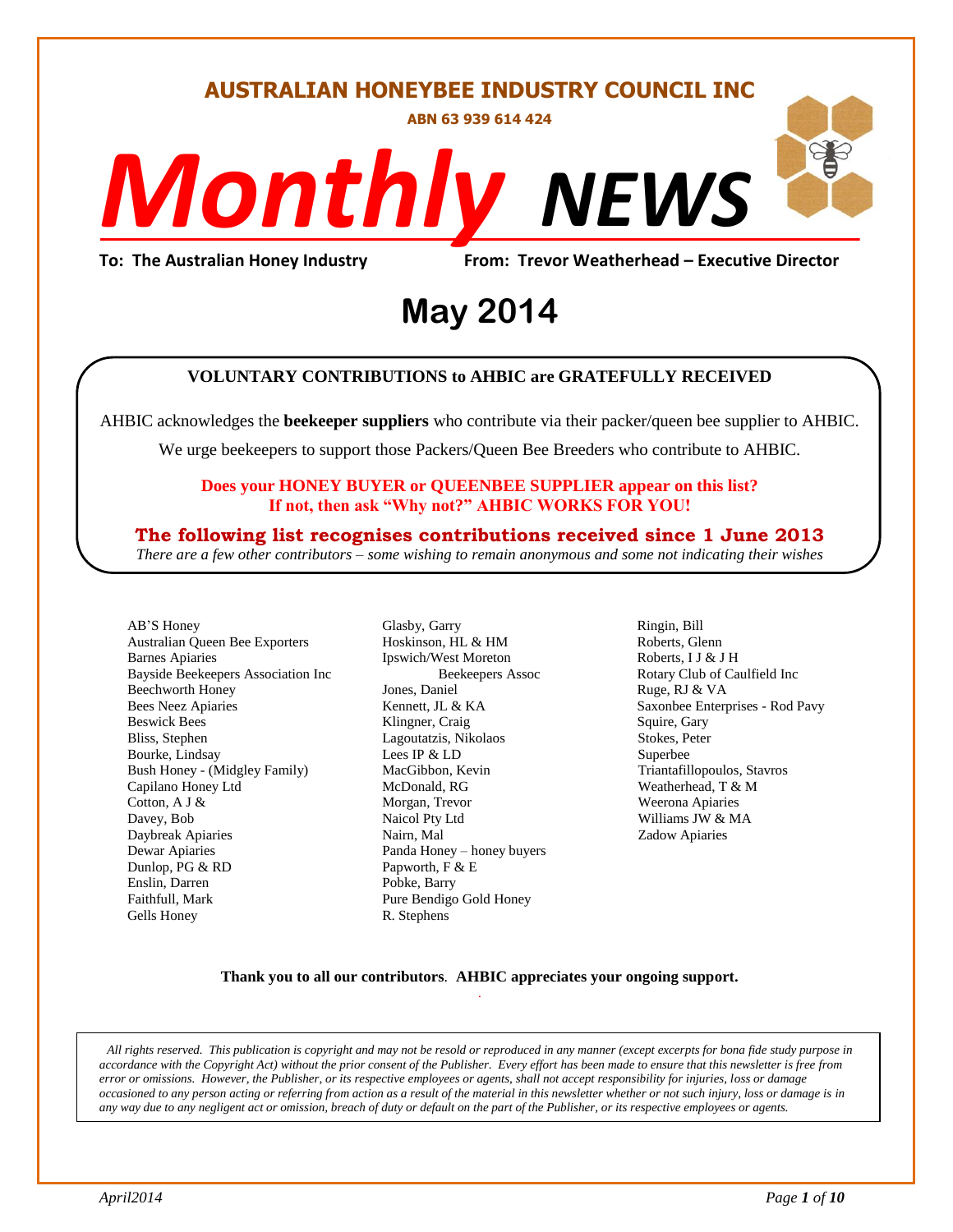#### **LATEST ON HONEY LEVY REFORM AND INCREASE**

#### **What changes to the honey levy are AHBIC proposing?**

AHBIC is proposing to raise the honey levy from the current 2.3c/kg to 4.6c/kg on 1 July 2015. This will be a 2.3c/kg rise in biosecurity levies and will fund critical, on the ground biosecurity activities across Australia that will deliver direct benefits to beekeepers. This includes the development of the National Bee Biosecurity Program, as well as the National Bee Pest Surveillance Program.

AHBIC is also proposing to raise the threshold from which the levy applies for retail sales of honey from 600kg to 1,500kg per annum in an effort to make the honey levy more efficient to collect. AHBIC is also proposing to change the EADRA component to an Emergency Plant Pest Response Deed (EPPRD) component, as well as establish a Plant Health Australia (PHA) levy to pay PHA membership fees and for paying PHA to manage the industry contingency fund. This will be less than is currently paid to Animal Health Australia for membership fees and for running the industry contingency fund.

These changes to plant biosecurity are in recognition that bee biosecurity at a national and state and territory level is handled by plant biosecurity, not animal biosecurity. AHBIC have to change the honey levy to recognise that this is the case.

Changing to plant biosecurity is also critical in the event of an incursion of a bee pest, because it allows for pollinator-reliant plant industries to contribute to an eradication program, which was not possible before.

#### **Why is there a need for the proposed increase to the honey levy?**

The timing is right for industry to take a leadership role for bee biosecurity and to get the best outcome in partnership with governments. The proposed increase in the honey levy will fund established pest and disease management and provide industry's contribution to exotic pest and pest bee surveillance.

Governments and industry both recognise that the current systems need to change. What AHBIC are proposing has the support of governments, but we also need industry commitment for these activities. An industry-government partnership is needed to fund the proposed biosecurity activities that directly benefit beekeepers.

The proposed changes are urgently needed to improve bee biosecurity. If they are not successful, industry will not have this opportunity again and services and resources will continue to disappear.

#### **What happens if I vote YES on the proposed changes?**

• We will continue to have a world leading surveillance program for bee pests and pest bees, which will allow for the early detection and possible eradication or containment of exotic bee pests.

• The surveillance program will continue to provide invaluable trade support for exporting beekeepers.

• We will have an industry run National Bee Biosecurity Program, with additional government resources and support.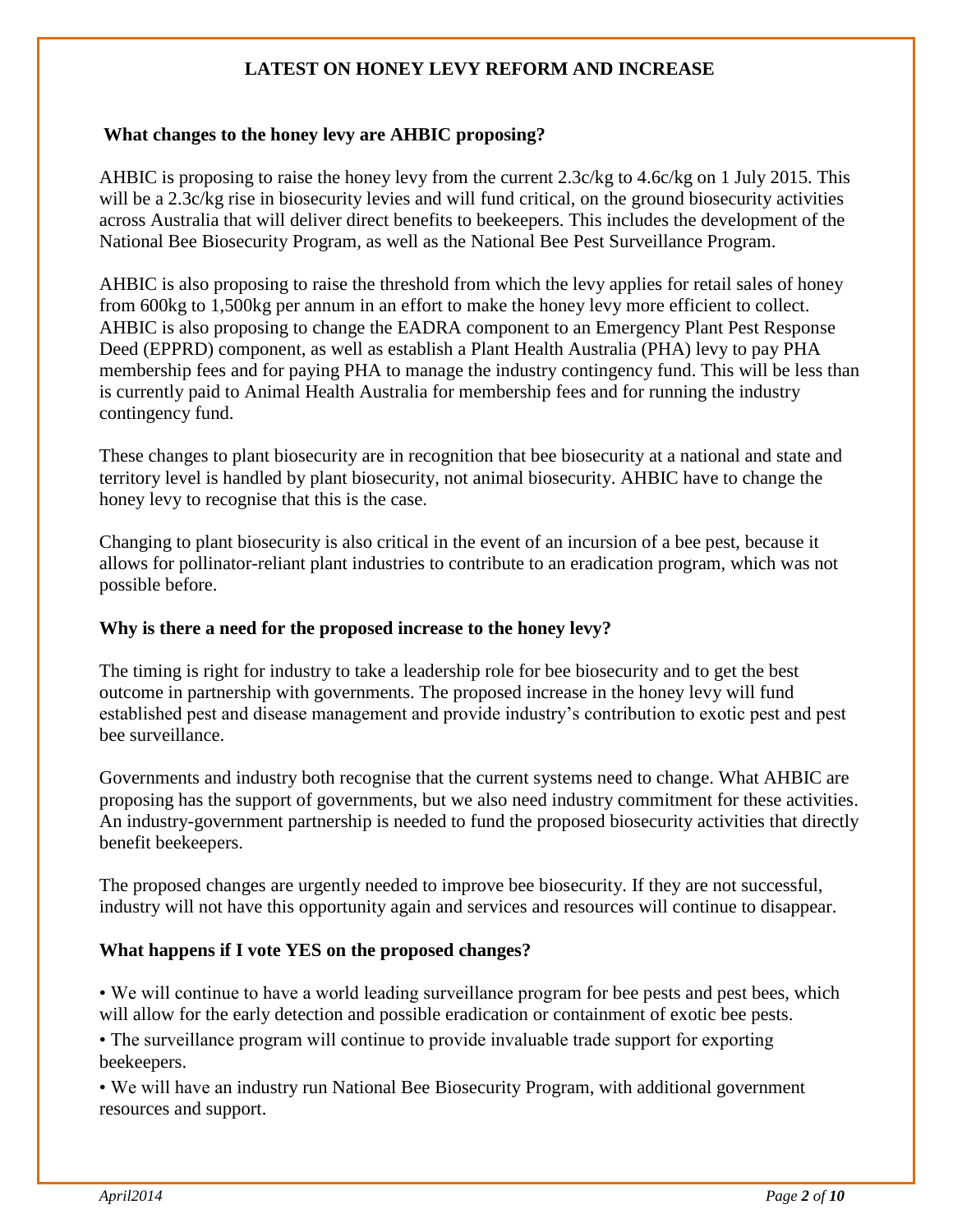• Beekeepers across Australia will have greater confidence in the biosecurity of their own operations and neighbouring operations.

• The National Bee Biosecurity Program will be tailored to each state, for instance, in Tasmania it could work towards greater surveillance of exotic pests and SHB surveillance

• The National Bee Biosecurity Program would be a flexible program, able to respond immediately to any new threat (SHB, Varroa etc.)

• Both programs will improve the productivity and viability of the honey bee industry into the future.

• The honey levy is made more efficient to collect, allowing more industry funds raised from the honey levy to be spent on biosecurity work, research and development or to be placed in the industry contingency fund.

#### **What happens if I vote NO on the proposed changes?**

• Industry will have no national early warning surveillance program for bee pests and pest bees, which opens Australia to every bee pest and disease and removes any chance of eradication or containment of an exotic pest.

• Without a national surveillance program, overseas markets for queen bees and packaged bees could be lost as we cannot provide critical trade support data.

• Problems associated with established pests and diseases will continue to escalate.

• Government support (state and federal) will continue to be withdrawn and potentially lost. This equals:

- No bee expertise when making decisions that affect industry
- Reduced apiary officers in state governments
- Reduced education, inspection and extension services

• Cost of collecting the honey levy will continue to increase, further taking money away from biosecurity work, research and development and the industry contingency fund.

#### **How can I vote on these proposed changes?**

Every beekeeper in Australia who is registered for more than 11 hives, and is therefore considered a levy payer is eligible to vote on the proposed levy changes. Because of the current retail sales levy threshold of 600kg, it is estimated that using the average production of 54kg from each hive (ABARES 2008), only beekeepers that are registered for 11 hives or more would be producing the current 600kg per year.

A formal ballot will be held at each of the six state beekeeping conferences held between May – July in 2014.The vote will be tallied on both a yes/no basis, as well as using a weighted production basis. Each state department of agriculture has nominated an independent voting scrutineer for the ballot. This representative will be responsible for the ballot forms and tallying the results.

Postal voting has closed in New South Wales, Tasmania, Western Australia and Queensland.

For more details about the proposed changes go to [http://honeybee.org.au/programs/honey-levy](http://honeybee.org.au/programs/honey-levy-reform-and-increase/)[reform-and-increase/.](http://honeybee.org.au/programs/honey-levy-reform-and-increase/)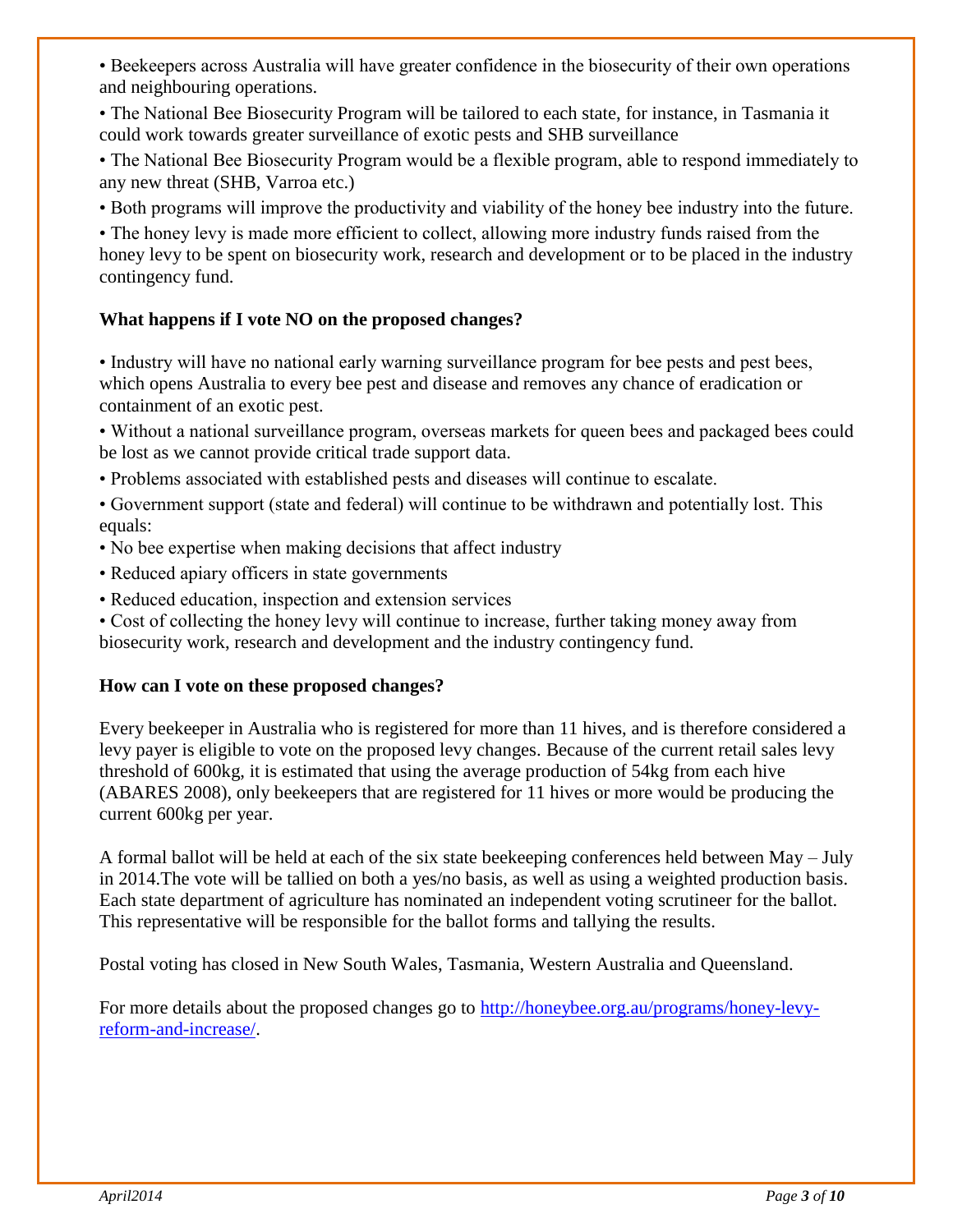#### **SUPPLY OF RAW PROPOLIS TO JAPAN- CALLS FOR EXPRESSIONS OF INTEREST**

#### **1. Background:**

The Australian Trade Commission in Fukuoka has been contacted by a Japanese Natural Health Foods company which manufactures to GMP standards to source raw propolis from Australia. The company has indicated that it would be interested in providing a long term contract to bee- keepers in Australia who are prepared to supply raw propolis to them.

Their initial requirement is 50kgs per annum and they are prepared to pay full market price but it is important to understand that they require propolis in its raw form and it must be produced entirely in Australia and not re-exported from Australia.

The company appreciates that the growth of propolis may be a new development for the Australian industry but is prepared to work with Australian Honey Bee Industry Council Members to secure supply on a long term basis.

#### **2. Expressions of Interest:**

AHBIC members are invited to submit an expression of interest to the Australian Trade Commission in Fukuoka by e-mail and information should include:

- Full contact details of company including ABN number;  $\bullet$
- Background of company, company profile and experience as a honey\propolis producer;
- Experience in exporting honey ( if any) or honey related products;
- Interest in producing raw propolis and capacity to do so
- Year's membership of AHBIC

Expressions of interest are requested to be sent to the Australian Trade Commission in Fukuoka by no later than  $30<sup>th</sup>$  June 2014 to:

Tom Yates Consul General\Trade Commissioner Australian Trade Commission, Fukuoka, Japan. e-mail[: tom.yates@austrade.gov.au](mailto:tom.yates@austrade.gov.au) Tel: +8190-734-5055

#### **AHBIC AGM**

As previously advised our AGM will be held at the Mantra Hotel at Melbourne Airport on Wednesday 9 July, 2014. This follows the Victorian Apiarists Association (VAA) conference on Monday 7 and Tuesday 8 July.

There is a vacancy for Chairman and two (2) Executive members. Nominations for Chairman need to be with the Executive Director by 11 June, 2014. Nominations for the Executive can be received up until the AGM.

It is usual for the delegates to the AGM to attend the VAA conference.

Please note that you will need to register for the AHBIC AGM but you will also need to register separately with the VAA for their conference and the conference dinner on the Tuesday night. The registration form for attendance at the AHBIC AGM is included in this newsletter. To register for the VAA conference contact the VAA at [vaa@vicbeekeepers.com.au](mailto:vaa@vicbeekeepers.com.au)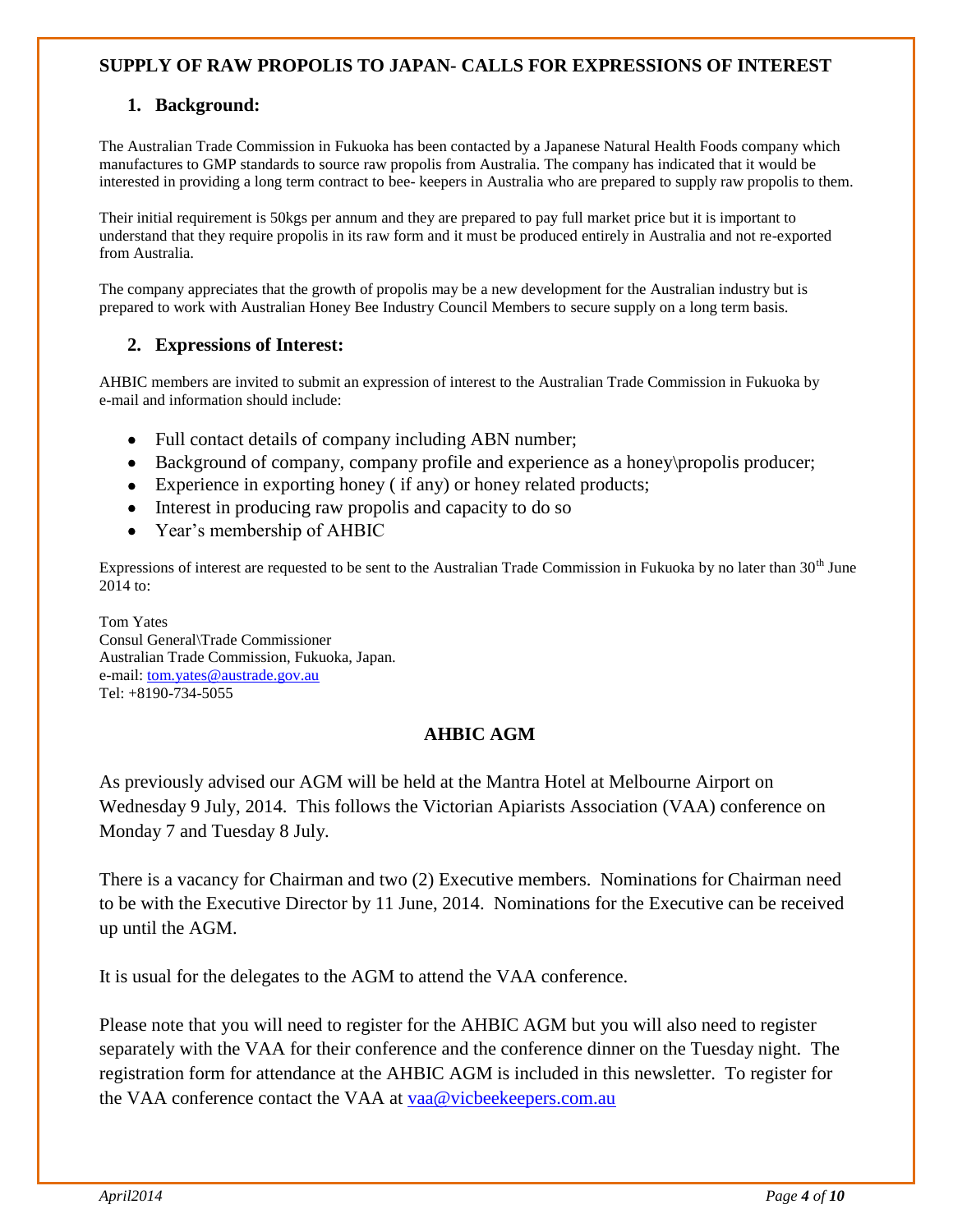#### **VALUE ADDING TO HONEY REPORT**

RIRDC HAS published the *Value-adding to honey* report (see details below). The link to the media release about the report is here: [http://www.rirdc.gov.au/news/2014/05/08/aussie-honey-good-for-gut-health-new-research-uncovers](http://www.rirdc.gov.au/news/2014/05/08/aussie-honey-good-for-gut-health-new-research-uncovers-prebiotic-qualities)[prebiotic-qualities](http://www.rirdc.gov.au/news/2014/05/08/aussie-honey-good-for-gut-health-new-research-uncovers-prebiotic-qualities)

| <b>PURIL HOUSTINGS</b><br><b>Value-adding to honey</b><br>Value-adding to honey.<br>PDF DOWNLOAD<br><b>MAY 2214</b> |                              |
|---------------------------------------------------------------------------------------------------------------------|------------------------------|
| 71 pages                                                                                                            |                              |
| Code:                                                                                                               | 13-123                       |
| Published:                                                                                                          | 7 May 2014                   |
| $Author(s)$ :                                                                                                       | Dr Joan Dawes, Dr David Dall |
| ISBN:                                                                                                               | 978-1-74254-616-2            |

This RIRDC project examined three potential attributes of Australian eucalypt honeys: Glycaemic Index, prebiotic properties and therapeutic activity. Australian honey packers and beekeepers could benefit directly by using some of the results of the project to derive optimal returns for honey in an increasingly competitive market.

The most valuable finding from this project is that Australian eucalypt honey is a prebiotic food, stimulating the growth of gut bacteria that contribute to human health and reducing the growth of deleterious gut bacteria.

#### **SENATE INQUIRY**

The Senate Inquiry held its public hearing in Brisbane on 20 May, 2014. Trevor Weatherhead appeared at this hearing along with several other witnesses. A transcript can be seen at [http://www.aph.gov.au/Parliamentary\\_Business/Committees/Senate/Rural\\_and\\_Regional\\_Affairs\\_an](http://www.aph.gov.au/Parliamentary_Business/Committees/Senate/Rural_and_Regional_Affairs_and_Transport/Beekeeping/Public_Hearings) [d\\_Transport/Beekeeping/Public\\_Hearings](http://www.aph.gov.au/Parliamentary_Business/Committees/Senate/Rural_and_Regional_Affairs_and_Transport/Beekeeping/Public_Hearings) As requested there was some extra documentation that has been supplied to the Committee. The Senators showed a great interest in what was presented and it was felt they have an appreciation of our industry.

This Committee is due to report by 19 June, 2014. As an industry we look forward to this report and as an industry we will need to follow up on the recommendations. This was probably one of the faults after the 2008 findings were published in that as an industry we did not pursue the recommendations as hard as we should have.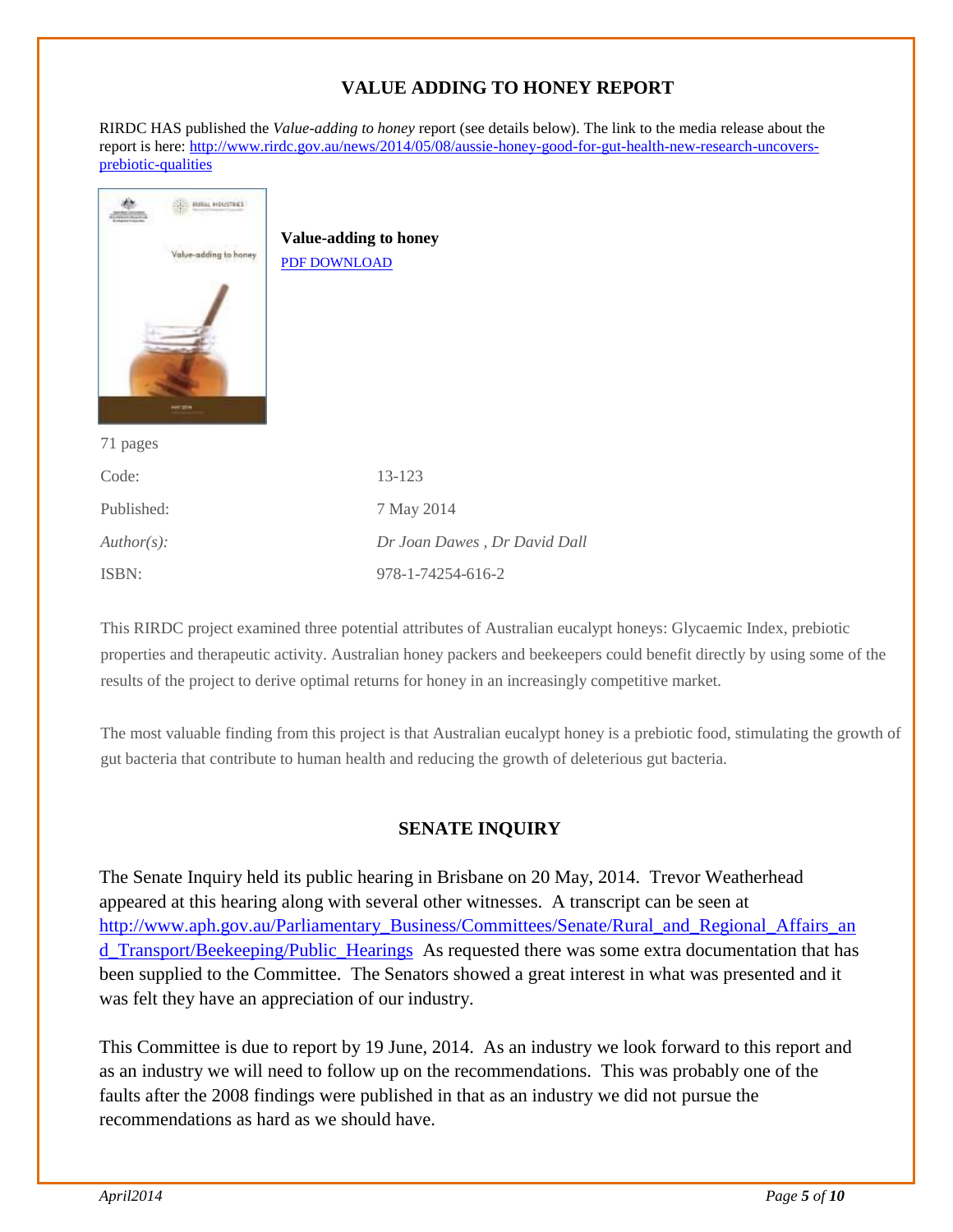#### **CHANGE OF EMAIL ADDRESS**

After the Federal elections last year, the Department of Agriculture replaced the Department of Agriculture, Fisheries and Forestry (DAFF). AHBIC has been advised as follows about the change of email address:-

From 24 May 2014 all email sent by Department of Agriculture users and group/shared mailboxes will be sent using a primary email address in the format: [user.name@agriculture.gov.au.](mailto:user.name@agriculture.gov.au)

- Individual user email addresses (e.g. [user.name@daff.gov.au\)](mailto:user.name@daff.gov.au) will be decommissioned by 24 September 2014
- Group/shared mailbox email addresses (e.g. [business.function@daff.gov.au\)](mailto:business.function@daff.gov.au) will be decommissioned by 24 November 2014

#### **RENEWAL OF ALUMINIUM PHOSPHIDE**

AHBIC has received the renewal for aluminium phosphide for the use against small hive beetle in stored bee supplies. The registration is until 30 June, 2024. Full details of the registration can be found at<http://permits.apvma.gov.au/PER14820.PDF>

#### **FREE TRADE AGREEMENT - JAPAN**

The Free Trade Agreement (FTA) recently completed with Japan had some good news for Australian honey producers. There will be a phasing out of the tariff, which currently stands at 22.5%, over 10 years. There will be a quota imposed starting at 80 tonnes which doubles to 160 tonnes over 10 years. Currently there is no quota and in 2013 we exported 99 tonnes to Japan. So we are starting from a smaller figure but in light of the scarcity of honey at present, the quota should not impact us this year.

AHBIC is still making representations on the upcoming FTA with China and still continues to have the EU tariffs removed.

#### **HONEY MONTH –MAY**

Well honey month has come and gone. What happened in your State?

Nationally AHBIC put out a press release and I know Chairman Ian was interviewed on radio several times. After the Committee gets together and does an analysis, I will put out a special newsletter with what happened in each State.

#### **CHARGES FOR IMPORTING QUEEN BEES**

The Department of Agriculture have advised that "...the department's cost-recovery review process for government operated post-entry quarantine facilities; the department has determined that quarantine fees for imported bees will **not** be adjusted at this time.."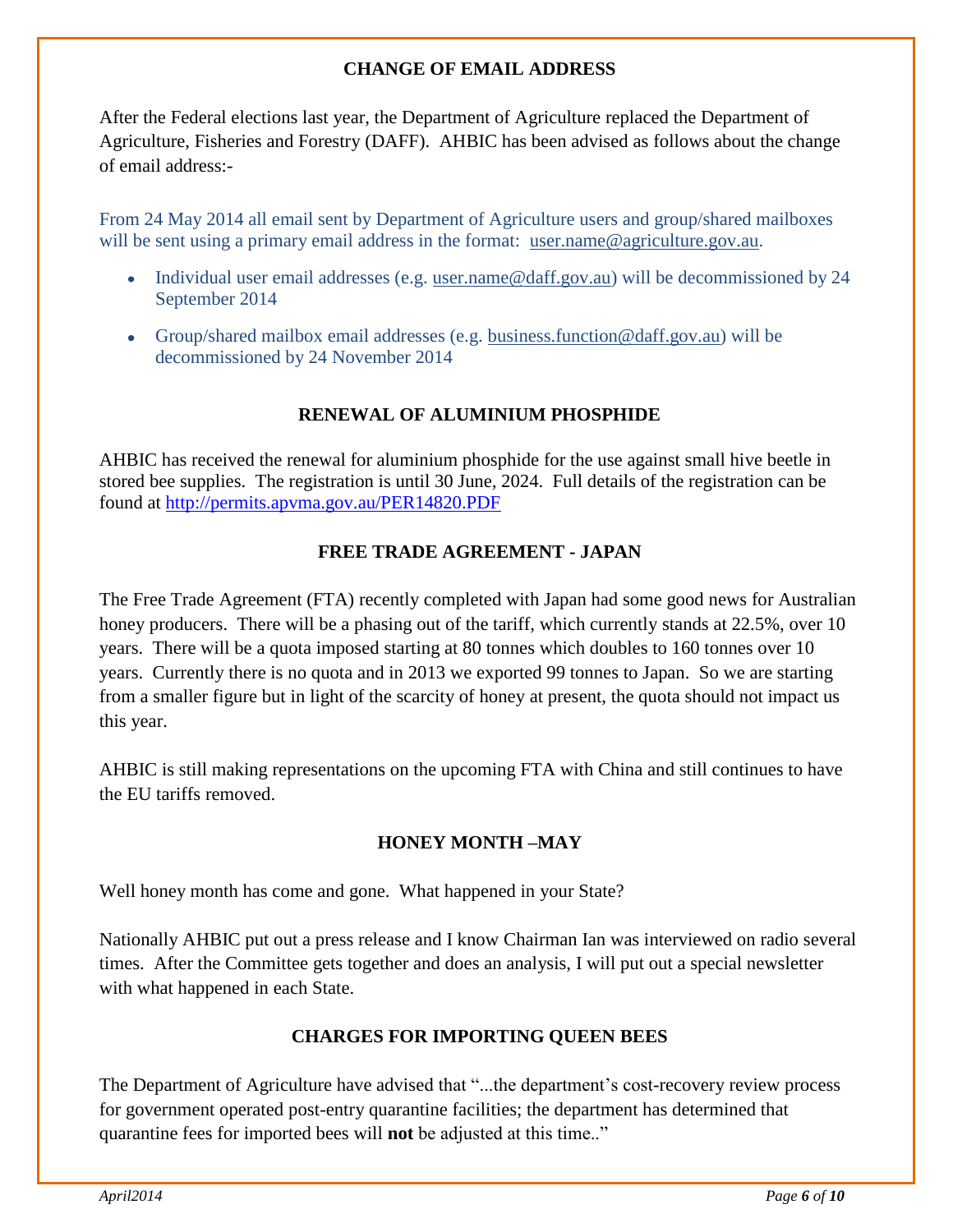#### **NEW CHEMICAL REGISTRATIONS**

**Applicant ACN:**<br>Summary of Use:

**Date of Registration:** 2 May 2014<br> **Label Approval No:** 69795/61750 **Label Approval No:** 

**Applicant ACN:**<br>Summary of Use:

**Date of Registration:** 8 May 2014 **Label Approval No:** 

**Product Name:** Macro Protect Lambda-Cyhalothrin 250 CS Insecticide **Active Constituent/s:** 250 g/L lambda-cyhalothrin<br> **Applicant Name:** 250 Louis Drevfus Commodities **Applicant Name:** Louis Dreyfus Commodities Australia Pty. Ltd<br>004 088 000 For control of certain insects in various crops<br>2 May 2014

**Product Name: Product Name: Sinochem Neptune 17 EC Insecticide**<br>**Active Constituent/s: Sinochem 17 a/L emamectin present as emame Active Constituent/s:**  $\begin{array}{c} \n17 \text{ g/L} \text{ emanectin present as emanectin benzoate} \\
\text{Application Name:} \n\end{array}$ Sinochem Agro Co., Ltd<br>N/A For the control of *Heliothis* spp. and suppression of green mirids and mites in cotton<br>8 May 2014

#### **CONFERENCE DATES**

These are the dates as I have them at present.

| Queensland Beekeepers Association                    | $12 - 13$ June | Toowoomba    |
|------------------------------------------------------|----------------|--------------|
| New South Wales Apiarists Association                | 8 - 9 May      | Narrabri     |
| <b>Tasmanian Beekeepers Association</b>              | 30 - 31 May    | Launceston   |
| WA Farmers Federation - Beekeeping Section           | 6 June         | Perth        |
| South Australian Apiarists Association               | 19-20 June     | Old Reynella |
| Victorian Apiarists Association                      | $7 - 8$ July   | Melbourne    |
| Honey Packers and Marketers Association              | <b>TBA</b>     |              |
| National Council of Crop Pollination Associations    | <b>TBA</b>     |              |
| <b>Australian Queen Bee Breeders Association</b>     | <b>TBA</b>     |              |
| Federal Council of Australian Apiarists' Association | 9 July         | Melbourne    |
| Australian Honey Bee Industry Council                | 9 July         | Melbourne    |

Advice from the Crop Pollination Association that the CPA Annual Conference & AGM will be held on Monday 16th June 2014 at the Sandow Motor Inn, Mildura, Victoria. A tour of an almond cracking plant is planned for Tuesday 17th June 2014.

#### **ASIAN BEES FOUND ON HORN ISLAND**

Foraging Asian bees were found on Horn Island in Torres Strait on 14 May, 2014. No varroa were found on these bees but we will have to wait until they find a nest to see if there are varroa present.

The Queensland Department of Agriculture, Fisheries and Forestry is to carry out some DNA testing to see if it can be determined where they originated from. Those results are not available as yet. Possibilities are Cairns, islands in the northern part of Torres Strait were the Asian bee has been present since 1993 or another source.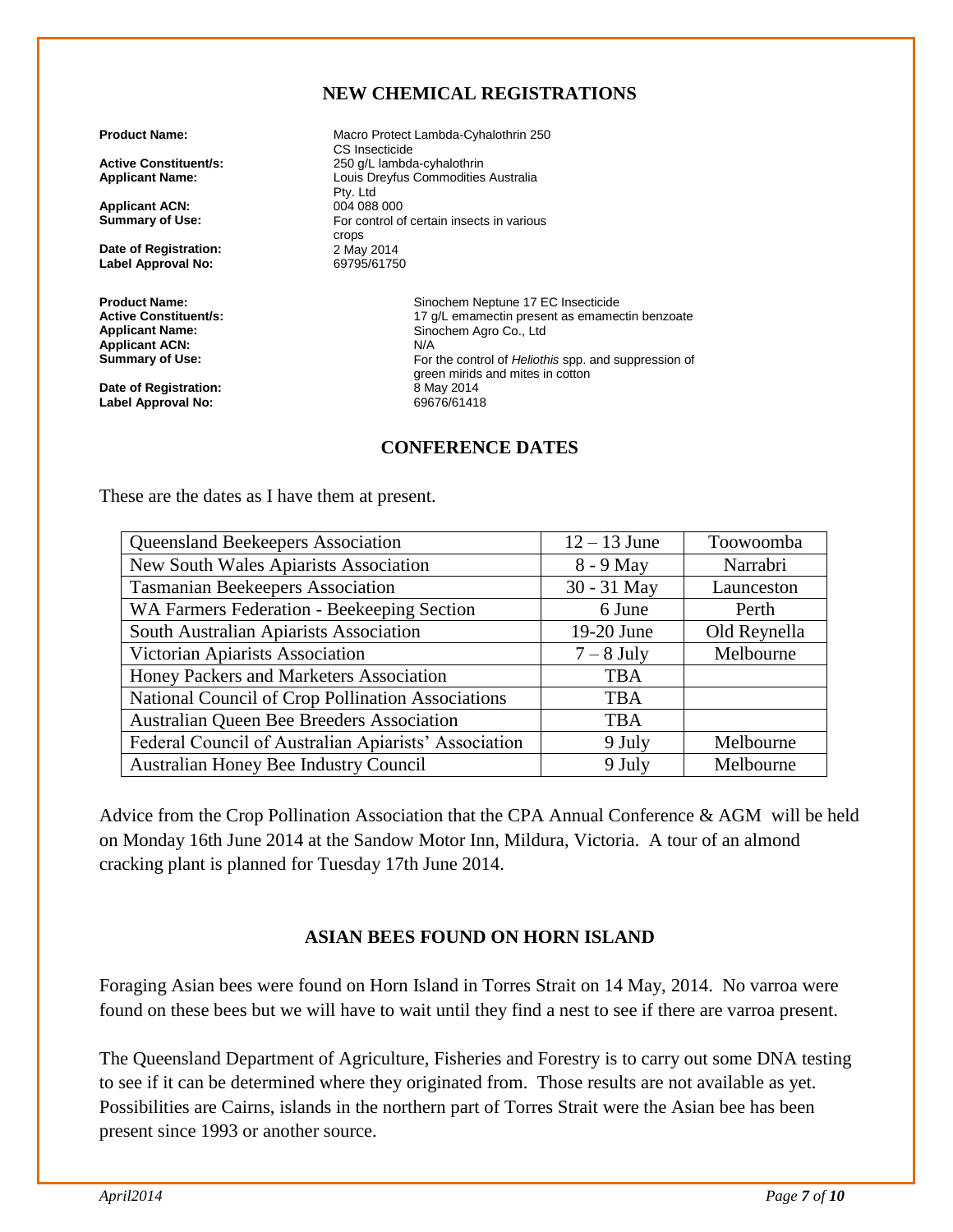Horn Island is where a lot of freight comes by sea from Cairns and freight from the northern islands in Torres Strait also comes to. When more information is received it will be passed on.

#### **HONEY IS NOT HONEY**

Remember that ad which said "oils ain't oils". Well we have several cases in Australia where honey is not honey and AHBIC is having a problem getting action taken to remove it from the shelf. It is not an Australian product but honey which is labelled as being from Turkey.

We now have three different labelled products which we have complained about the labelling in the first place and then, after having analysis of the product conducted by a world renowned laboratory in Germany, we find it is not honey but most likely corn syrup.

State Health Departments, which enforce the Australia and New Zealand Standard, acknowledge it is not honey but won't do anything as it is not a public health problem. ACCC say they are doing something but cannot tell us due to privacy provisions. What this space for further developments

| <b>Period</b> | <b>Combined</b><br><b>Imports</b><br><b>Tonnes</b> | <b>Combined</b><br><b>Exports</b><br><b>Tonnes</b> |               | <b>Packed</b><br><b>Exports</b><br><b>Tonnes</b> | <b>Bulk</b><br><b>Exports</b><br><b>Tonnes</b> | <b>Packed</b><br><b>Exports</b><br><b>Tonnes</b> | <b>Packed</b><br><b>Exports</b><br>℅ | <b>Bulk</b><br><b>Exports</b><br><b>Tonnes</b> | <b>Bulk</b><br><b>Exports</b><br>$\%$ |
|---------------|----------------------------------------------------|----------------------------------------------------|---------------|--------------------------------------------------|------------------------------------------------|--------------------------------------------------|--------------------------------------|------------------------------------------------|---------------------------------------|
| <b>Mar-14</b> | 975                                                | 1,036                                              | $Mar-13$      | 628                                              | 408                                            |                                                  |                                      |                                                |                                       |
| <b>Dec-13</b> | 485                                                | 1,075                                              | <b>Dec-13</b> | 621                                              | 454                                            |                                                  |                                      |                                                |                                       |
| <b>Sep-13</b> | 809                                                | 1,233                                              | <b>Sep-13</b> | 652                                              | 581                                            |                                                  |                                      |                                                |                                       |
| $Jun-13$      | 766                                                | 1,251                                              | $Jun-13$      | 760                                              | 491                                            |                                                  |                                      |                                                |                                       |
| <b>YTD</b>    | 3035.3                                             | 4,595                                              | <b>YTD</b>    | 2,661                                            | 1,934                                          | 2,661                                            | 58%                                  | 1,934                                          | 42%                                   |
| <b>Mar-13</b> | 414                                                | 1,165                                              | $Mar-13$      | 574                                              | 591                                            |                                                  |                                      |                                                |                                       |
| <b>Dec-12</b> | 652                                                | 1,065                                              | <b>Dec-12</b> | 576                                              | 489                                            |                                                  |                                      |                                                |                                       |
| <b>Sep-12</b> | 1113                                               | 1,036                                              | <b>Sep-12</b> | 626                                              | 410                                            |                                                  |                                      |                                                |                                       |
| <b>Jun-12</b> | 1049                                               | 1,157                                              | <b>Jun-12</b> | 609                                              | 548                                            |                                                  |                                      |                                                |                                       |
| <b>Total</b>  | 3,228                                              | 4,423                                              |               | 2,385                                            | 2,038                                          | 2,385                                            | 54%                                  | 2,038                                          | 46%                                   |
| <b>Mar-12</b> | 975                                                | 1,305                                              | <b>Mar-12</b> | 544                                              | 761                                            |                                                  |                                      |                                                |                                       |
| <b>Dec-11</b> | 782                                                | 1,501                                              | <b>Dec-11</b> | 543                                              | 957                                            |                                                  |                                      |                                                |                                       |
| <b>Sep-11</b> | 831                                                | 961                                                | <b>Sep-11</b> | 422                                              | 539                                            |                                                  |                                      |                                                |                                       |
| <b>Jun-11</b> | 658                                                | 1,104                                              | <b>Jun-11</b> | 529                                              | 575                                            |                                                  |                                      |                                                |                                       |
| <b>Total</b>  | 3,246                                              | 4,871                                              |               | 2,038                                            | 2,832                                          | 2,038                                            | 42%                                  | 2,832                                          | 58%                                   |

#### **EXPORT AND IMPORT FIGURES**

AUSTRALIAN HONEY IMPORTS AND EXPORTS ANALYSIS UPDATE 2014

\* The above data shows the balance between imports and exports remains constant over the three years shown.

\* Packed bulk honey decline is a result of poor crops and shows a declining trend over three years.

\* Overall exports up on last year but still remain below the 2011/12 period.

\* In close proportion, imports mainly remain from three main origins being - Argentina, China and New Zealand accounting for 90% of all imports which has been consistent over the three years.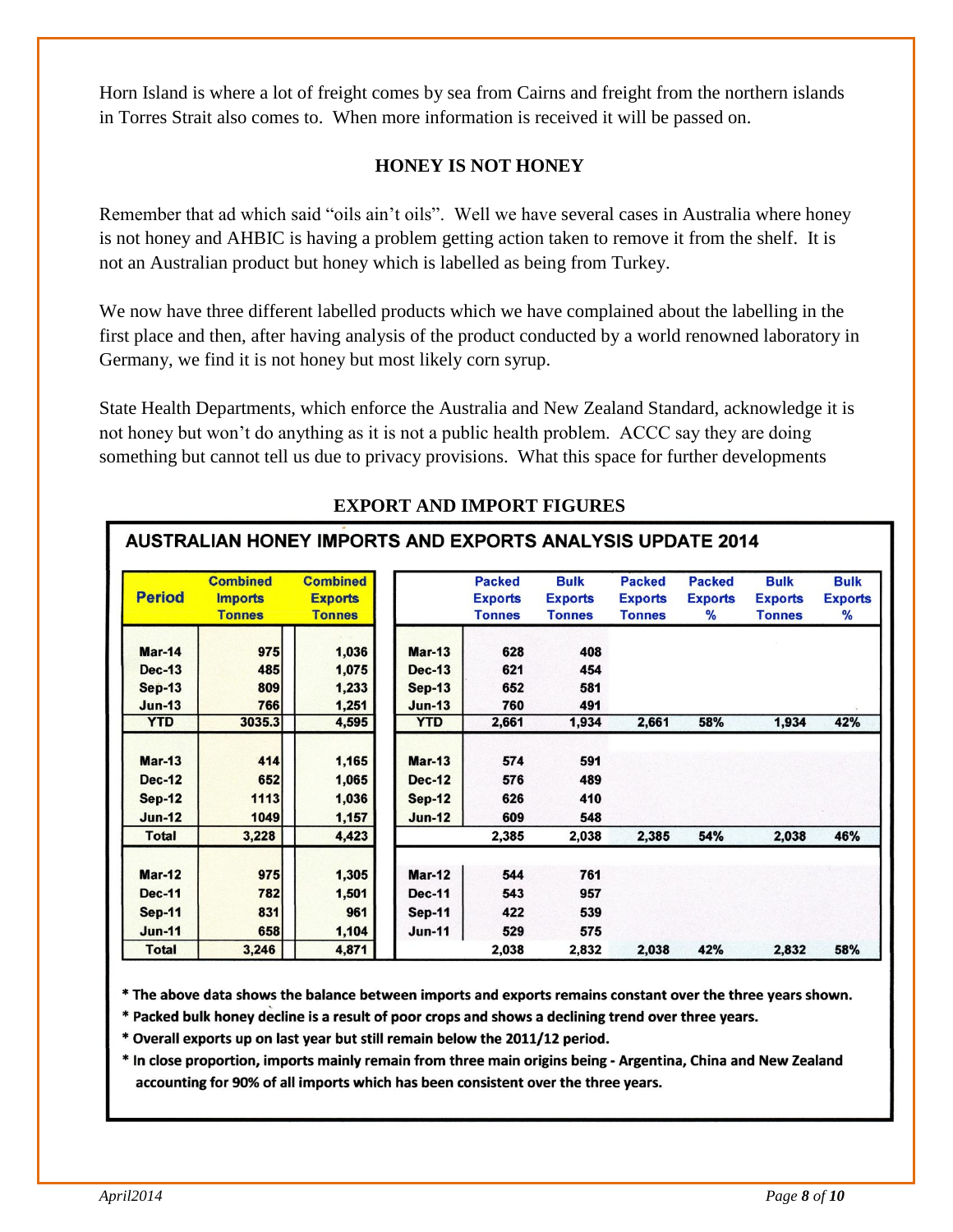# **Australian Honey Bee Industry Council Inc.**

ABN 63 939 614 424

P.O. Box 4253 Phone: 07 5457 2265<br>
Raceview Old 4305 Email: ahbic@honev Email: ahbic@honeybee.org.au

# 2014 Annual General Meeting

### **Wednesday 9th July 2014**

Mantra Tullamarine Hotel Cnr. Melrose & Trade Park Drive, Tullamarine Vic 3043

|                        |                                              | <b>Registration Form</b><br>(for Wednesday 9th July ONLY) |  |
|------------------------|----------------------------------------------|-----------------------------------------------------------|--|
|                        |                                              | Registration includes - Morning & Afternoon Tea and Lunch |  |
| Please circle          | <b>AHBIC Delegate</b><br><b>Non Delegate</b> | Cost: Free<br>Cost: \$50.00 (includes GST)                |  |
| Name<br><b>Address</b> |                                              |                                                           |  |

**Phone No: Email: Email: Email: Email: Email: Email: Email: Email: Email: Email: Email: Email: Email: Email: Email: Email: Email: Email: Email: Email: Email: Email: Email: Em** 

#### **Please have AHBIC Registration and Payment to AHBIC by 24th June 2014**

*Please make cheque payable to AHBIC* **Bank: Bendigo Bank** and post to: **Account Name: AHBIC** 

#### Payment by ChequePayment by Direct Deposit (please include this form)(please post OR email this form to AHBIC)

**P.O. Box 4253 a BSB No:** 633 000 **Raceview Qld 4305** *Account No:* **150 976 405**  *Please use your NAME as REFERENCE*

#### **Registration & Payment:**

- *Victorian Apiarists Association AGM and Industry Dinner* (*at above venue*) on Monday and Tuesday 7 & 8th July requires a *VAA registration form & payment to*: VAA – Phone: 03 5446 1455 Email: [vaa@vicbeekeepers.com.au](mailto:vaa@vicbeekeepers.com.au)
- AHBIC Meeting on Wednesday 9<sup>th</sup> July, requires this registration & payment to AHBIC